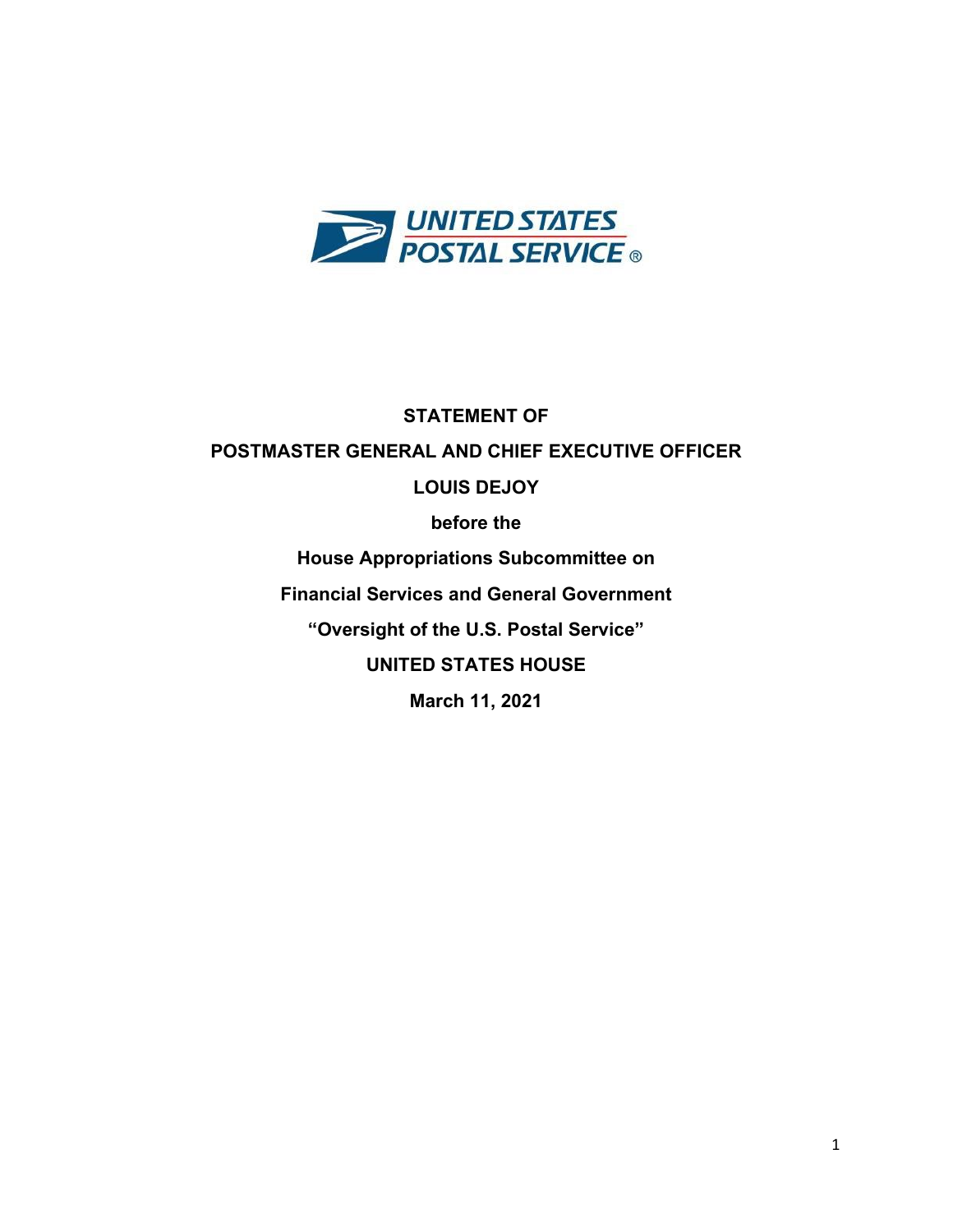Good Morning Chairman Quigley, Ranking Member Womack, and Members of the Subcommittee. Thank you for calling this important hearing to discuss the Postal Service's Fiscal Year (FY) 2022 budget request. I appreciate this opportunity to testify before the Subcommittee to also clarify for the American public that the Postal Service does not receive taxpayer dollars to fund our operations. Additionally, I will discuss the significant ongoing and longstanding challenges the Postal Service faces, and actions we are taking to ensure that we put the organization on firm financial footing in order to continue meeting our universal service obligation (USO) while remaining a self-sufficient entity.

I also want to thank Congress for its support in authorizing reimbursement to the Postal Service for costs incurred as a result of the COVID-19 pandemic — costs which are ongoing as the pandemic continues to impact our organization and the communities we serve.

# **FISCAL YEAR 2022 BUDGET REQUEST — REIMBURSING THE POSTAL SERVICE FOR MANDATED SERVICES**

When Congress created the U.S. Postal Service from the Post Office Department in 1970, it pledged to appropriate funds to pay the cost of subsidized postage for nonprofit and charitable causes that it deemed worthy of public support, such as free mail for the blind and reduced postage for libraries. This promise was consistent with the founding concept of operations for the new postal enterprise: it would be self-sustaining and generate its revenues from the products and services it sold.

Since the Postal Service would forgo the revenue it would ordinarily receive from these discounted and free public services mandated by Congress, the forgone postage would be paid through appropriations. Congress was essentially reimbursing the Postal Service for services we provided to these organizations at the direction of Congress.

Consistent with 39 U.S.C. § 2401 and the requirements for seeking this reimbursement, we request that the FY 2022 budget be fully funded as indicated below. It is only fair that we be fully funded for services rendered that Congress agreed to fund.

For FY 2022, we are requesting a total of \$320.5M for free mail for the blind and overseas voting and revenue forgone debt repayment. Specifically, we request:

• \$42.3M for free mail for the blind and overseas voting, including a reconciliation adjustment for 2019: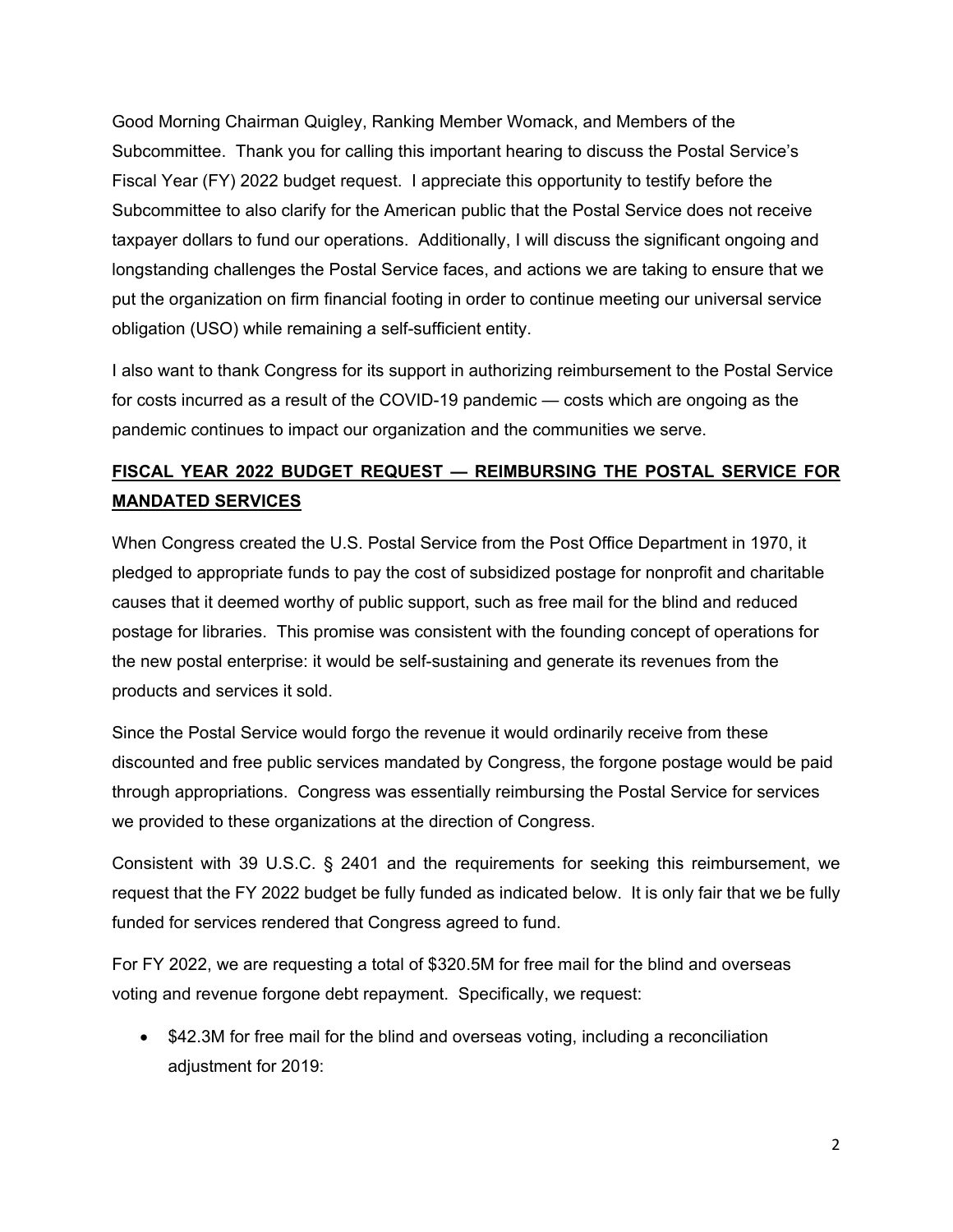- $\circ$  \$40.5M for free mail for the blind: Congress provides for the payment of postage on certain matter mailed for the blind and other handicapped persons who cannot use or read conventionally printed material. We collect the data to identify these pieces based on the required "Free Matter" marking on the mail piece.
- $\circ$  \$537,000 for overseas voting, military and non-military: This is comprised of free Election Mail ballot return service for the military and other citizens serving the country abroad.
- $\circ$  \$1.3M as a reconciliation adjustment for FY2019. Comparing the FY2019 warrant (\$55.2M) to the actual cost for Free Mail and Overseas Voting in FY2019 (\$56.5M) shows that an additional \$1.3M is needed for the Postal Service to cover the actual costs.
- \$278.2M for revenue forgone debt repayment. Under the *Revenue Forgone Reform Act of 1993*, Congress agreed to reimburse the Postal Service \$1.2 billion in 42 annual appropriations of \$29 million through the year 2035 for certain services the Postal Service performed during years 1991 through 1998. During the years 2015 and 2016, Congress appropriated and paid \$29 million for each of the respective annual installments. However, for the years 2011 through 2014, and for the years 2017 through 2021 the installment amounts were either not appropriated, or only a portion of the \$29 million was appropriated, and therefore not received by the Postal Service in full. The total unfunded amount is \$278.2M.

The Postal Service also requests that you make this appropriation without further restricting the Postal Service's operational flexibility. As discussed in more detail below, we have developed a plan to revitalize the Postal Service and ensure financial sustainability and service excellence. This plan embraces the continuation of 6-day delivery, and therefore is consistent with the longstanding rider mandating such delivery that has been placed on our revenue foregone appropriation. The plan also does not propose to close any small or rural post offices. The plan does propose a number of ways to adjust our network to adapt to changing circumstances while continuing to meet the needs of the American people and meeting our universal service mission. Congress must be willing and receptive to enabling us to make the necessary changes to put us on a sustainable path.

## **COVID-19 PANDEMIC EXPENSES REIMBURSEMENT**

The *Coronavirus Aid, Relief, and Economic Security (CARES) Act* provided that the Postal Service could receive up to an additional \$10 billion in financing from the U.S. Treasury to fund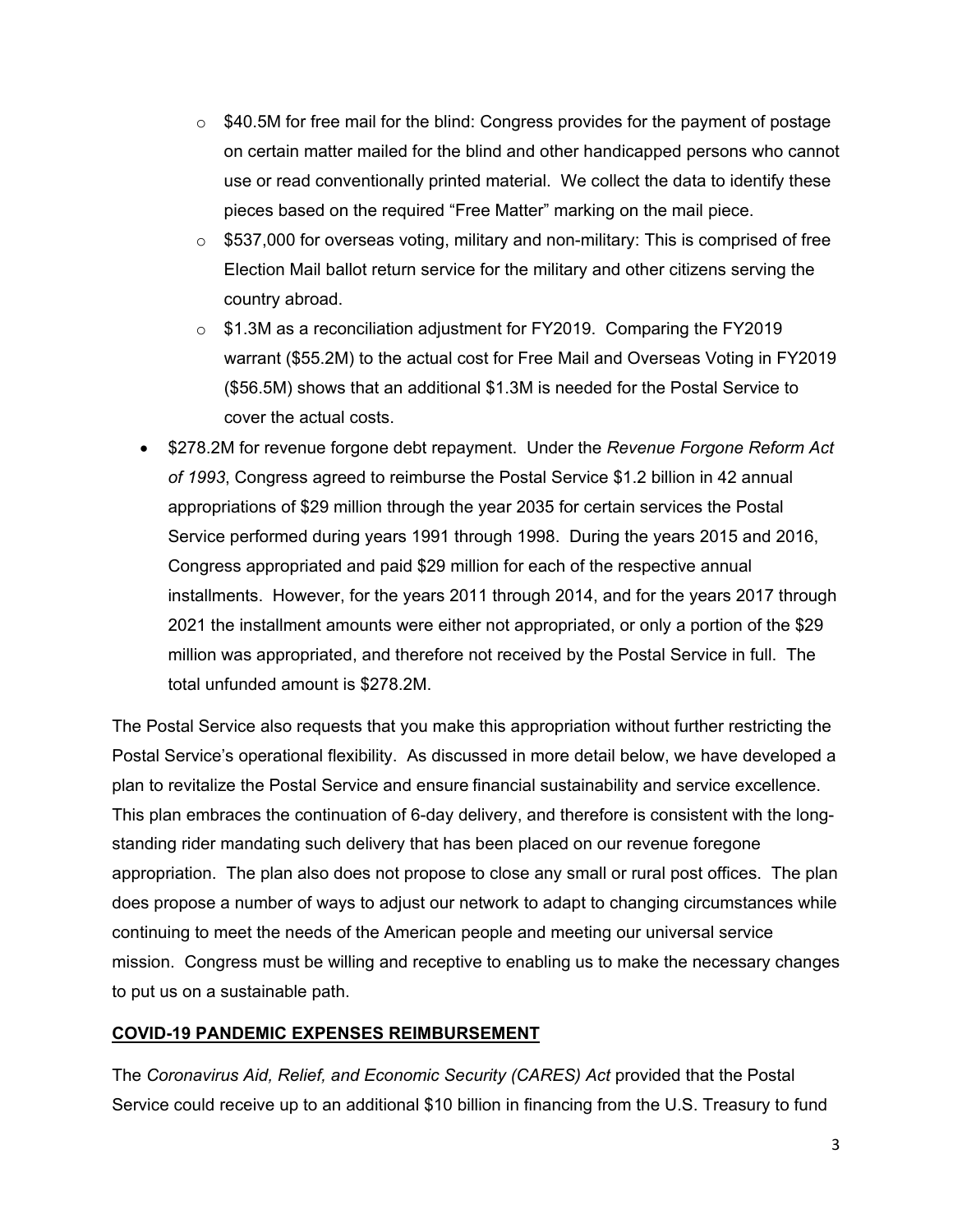operating expenses associated with the COVID-19 pandemic. The *Consolidated Appropriations Act, 2021*, subsequently amended the *CARES Act* to remove the repayment requirement for any amounts received under the \$10 billion borrowing authority.

In keeping with the *CARES Act* requirements, we reached agreement with the U.S. Treasury on terms and conditions for providing the funding and we made our initial request for approximately \$7.4 billion.

While the Postal Service appreciates this support from Congress, the *CARES Act* funding is limited by statute to cover operating expenses. It is not designed to address the Postal Service's other financial challenges, such as our inability to make needed capital investments, or our massive projected losses over the next 10 years, discussed in more detail below. Receipt of these funds therefore does not obviate the critical need to enact the elements of our plan.

# **ONGOING AND LONG-STANDING CHALLENGES WILL LEAD TO PROJECTED \$160 BILLION LOSS OVER TEN YEARS**

It has been a number of years since the Postal Service testified before any appropriations committee. Since that time, it has only become more evident that we are and must remain a fundamental part of our nation's critical infrastructure — both in terms of the value we deliver to our customers and the role we play in the American economy and society. The more than 645,000 dedicated men and women of the Postal Service live, work, and serve in every community in America.

Our mission is to bind the nation together by providing universal delivery service, which has been the foundation of the Postal Service for more than 245 years. The Postal Service is the only organization with the resources, network infrastructure and logistical capability to regularly deliver mail and packages to 161 million residential and business addresses daily.

We enable retailers and e-tailers — no matter their size or geographical location — to market their businesses and meet rising consumer delivery expectations. Our unparalleled last-mile resources ensure universal access to online goods and services. We are a critical channel for the conduct of business and financial activities through the delivery of bills, statements, and other commercial correspondence, and we provide a means for Americans to stay in touch in a more meaningful, personal way than digital channels through the delivery of greeting cards, wedding invitations, holiday mailings, and other personal correspondence.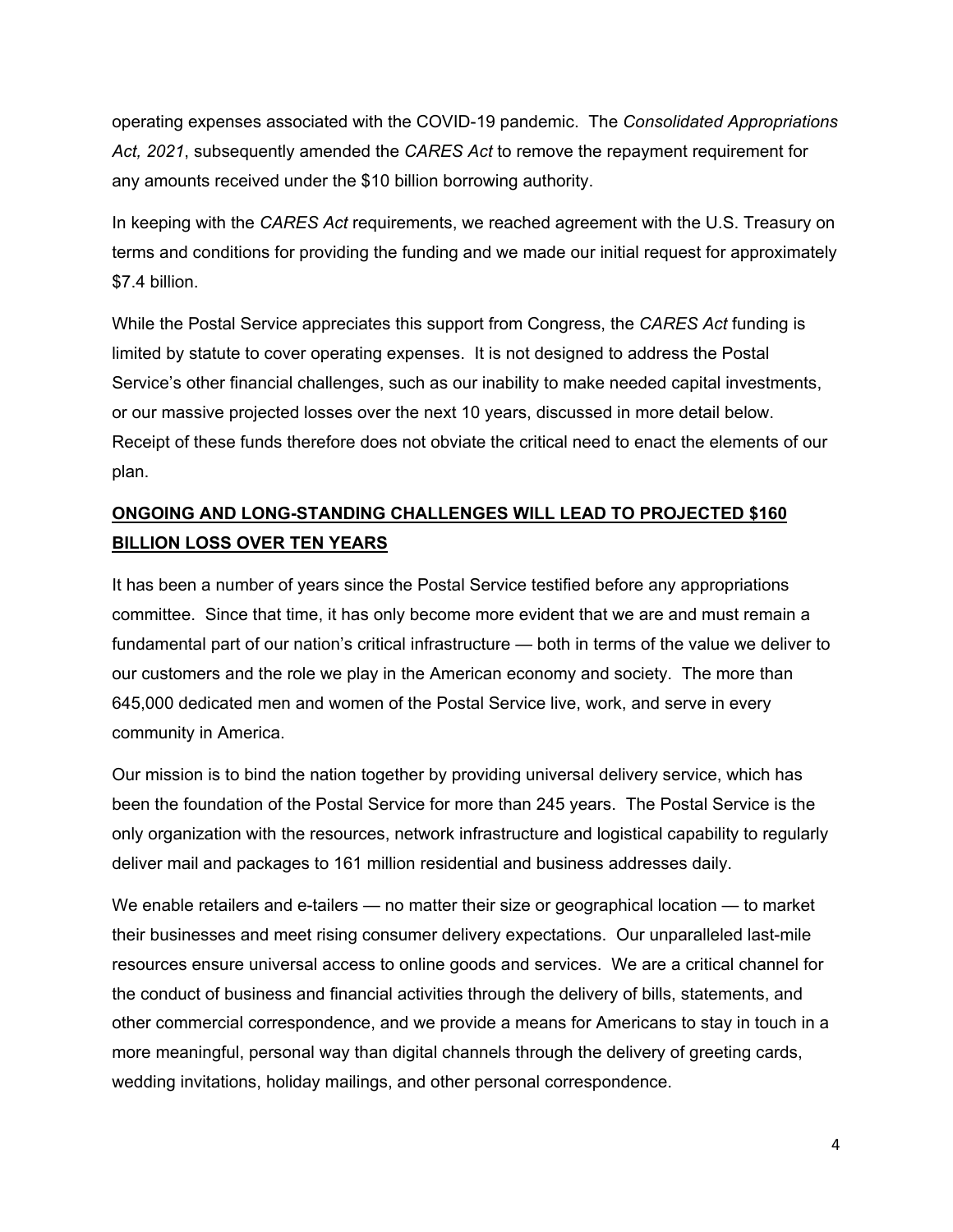While we provide an essential service to the American people, we face systemic challenges that render the Postal Service financially unsustainable, and unable to make the investments needed to ensure that our network infrastructure is suitable to meet the Nation's postal needs for today and for the future. Due to fundamental changes in demand for our services, coupled with a statutory, regulatory and political environment that has not been flexible enough to allow us to adapt to those changes, our financial situation is dire.

Since 2007, we have recorded significant net losses each year. Despite our mandate to be financially self-sufficient, in fiscal year 2020, the Postal Service recorded a net loss of \$9.2 billion, contributing to a decade of losses totaling \$66.8 billion. We have been able to maintain operations only by defaulting on statutory obligations to fund pension and retiree health benefits, and we have large unfunded liabilities. Absent substantial changes, our financial losses will continue to widen, and our ability to invest in the future of the organization will be severely curtailed. We are forecasted to lose \$160 billion over the next ten years, with a negative cash balance of the same size. Our ability to judiciously utilize the increased pricing authority provided to us in the recent Postal Regulatory Commission (PRC) final order on the 10-year regulatory review will mitigate those losses somewhat, but does not come close to solving the problem or fully closing the gap.



#### **USPS Net Income/Loss, FY 2006-FY 2020**

Source: U.S. Postal Service Forms 10-K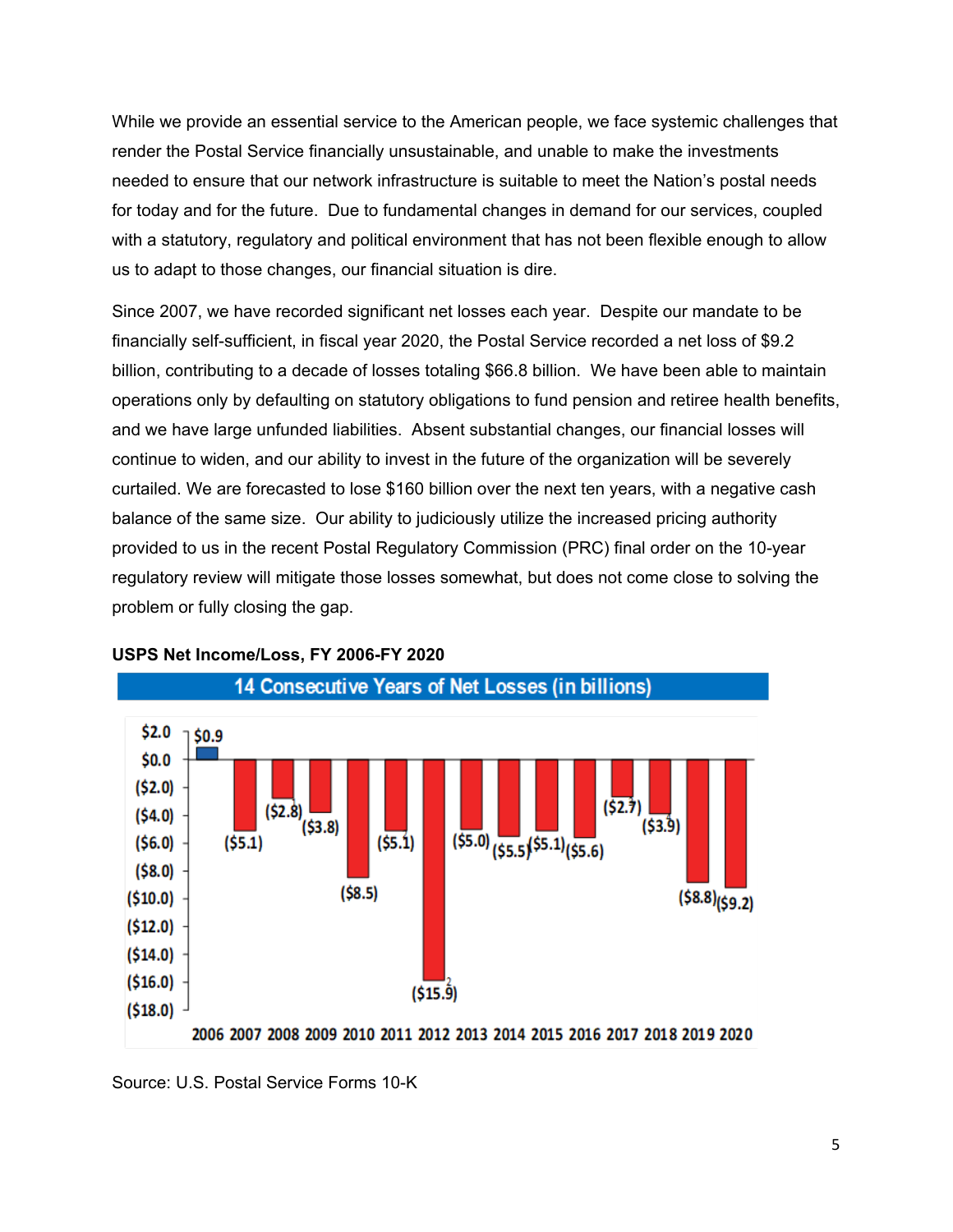Because of these financial challenges, we have suffered from chronic underinvestment over a prolonged period of time, meaning that too much of our infrastructure is outdated, and our network has not been adequately adapted or redesigned to efficiently and effectively process and deliver the current and projected volume of mail and packages.

Mail volume has continued to decline dramatically, even as the cost of delivering mail to an expanding number of addresses continues to increase. At the same time, package volume attributed to the e-commerce economy has dramatically increased and has become a critical source of revenue to support our ability to provide universal service. However, our network, designed primarily to process and deliver traditional mail, is ill-equipped to accommodate this monumental shift. The impact of the COVID-19 pandemic has only served to exacerbate or hasten these mail and package volume trends.

# Historical Mail and Package Volume Trends

Dramatic change in customer demands has resulted in mail volume declines year after year and significant package volume growth. Since 2007, mail volume has decreased by 42%, while package volume has increased by 120%.



Faced with these challenges and marketplace trends, the Postal Service has made significant efforts over the past decade to reduce costs, increase efficiency, and grow revenue. However, these efforts have not been pursued with the urgency and breadth that is needed to sufficiently address our dire financial condition. This is in large part due to the statutory, regulatory, and political environment under which the Postal Service operates, which has severely limited our ability to adequately adapt our network. While the Postal Service must be more committed to implementing needed reforms, Congress and the PRC also have a role to play. As a start,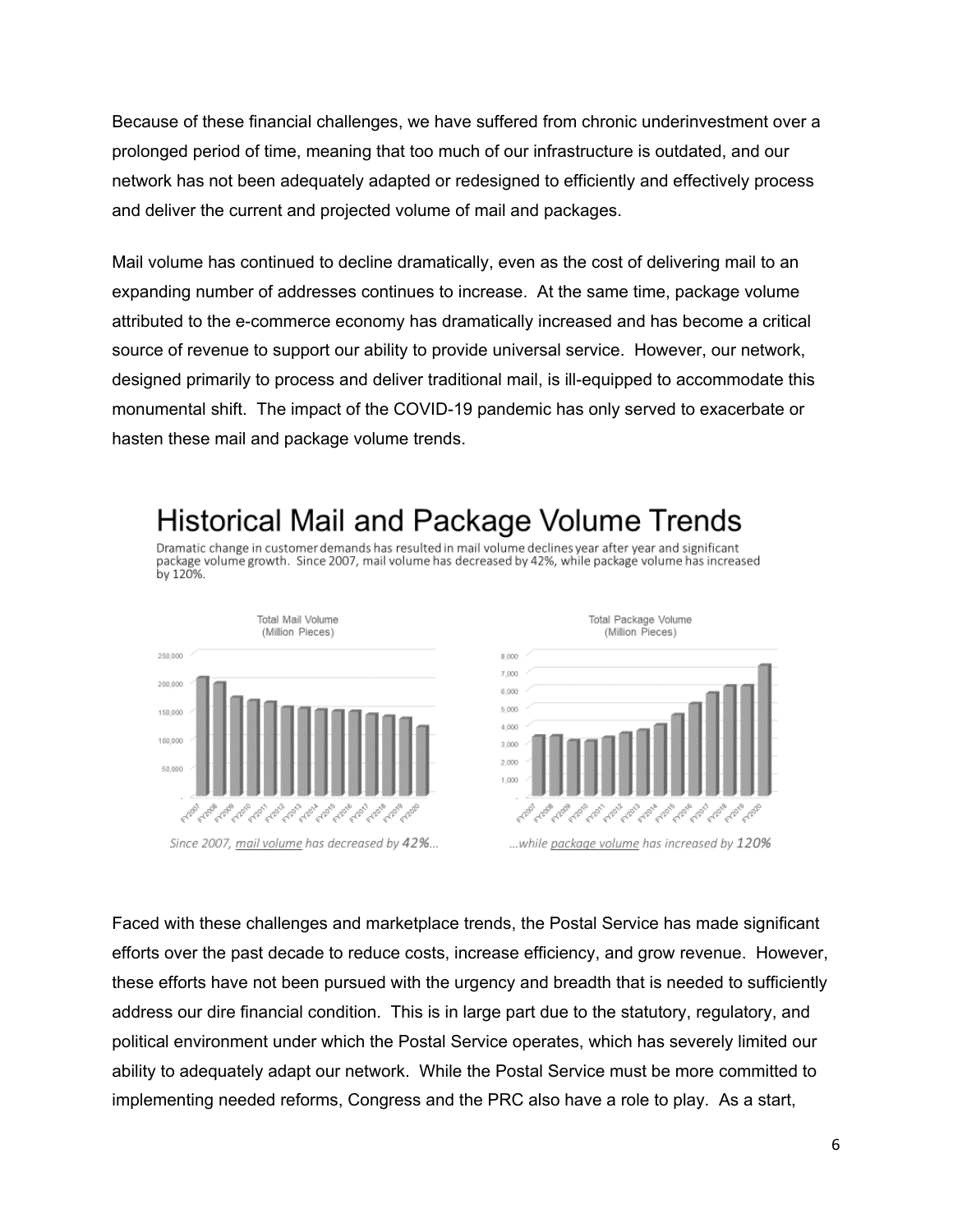along with all of our stakeholders, Congress and the PRC must be willing and receptive to enabling us to make the necessary changes to put us on a sustainable path.

The Postal Service also has long-standing problems from a service performance perspective: over the past 8 years, the Postal Service has chronically failed to meet our service performance targets. The charts below show how there has been a persistent gap between actual service performance and the service targets for First-Class Mail (particularly First-Class Mail traveling longer distances) and Periodicals. This is partly a consequence of the inability to adequately invest in, and adapt, our network. It is also a consequence of establishing service standards that are not achievable through efficient and effective operations, and an organizational reluctance to change those service standards to be more realistic in the face of the past political resistance to operational changes. Finally, it is a consequence of the fact that the Postal Service has failed to adopt best practices to ensure the operational precision that is necessary to provide reliable and consistent service.



#### **Service Performance Results**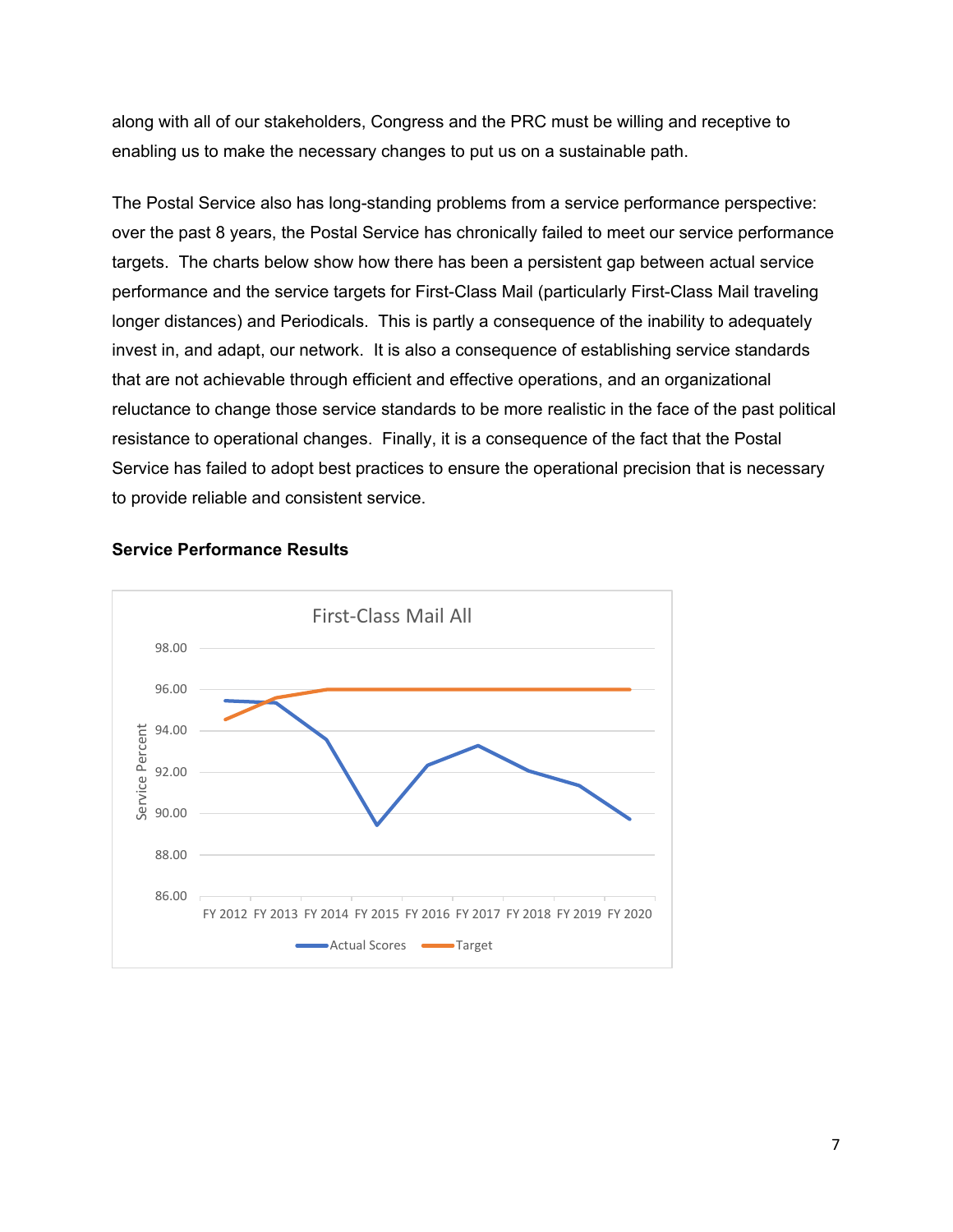



Operating a nationwide network that reliably and efficiently accepts, processes, transports, and delivers mail and packages in accordance with even realistic service expectations requires careful development of, and adherence to, integrated operating plans that can be executed in practice and that are designed to achieve such service standards. The Postal Service has not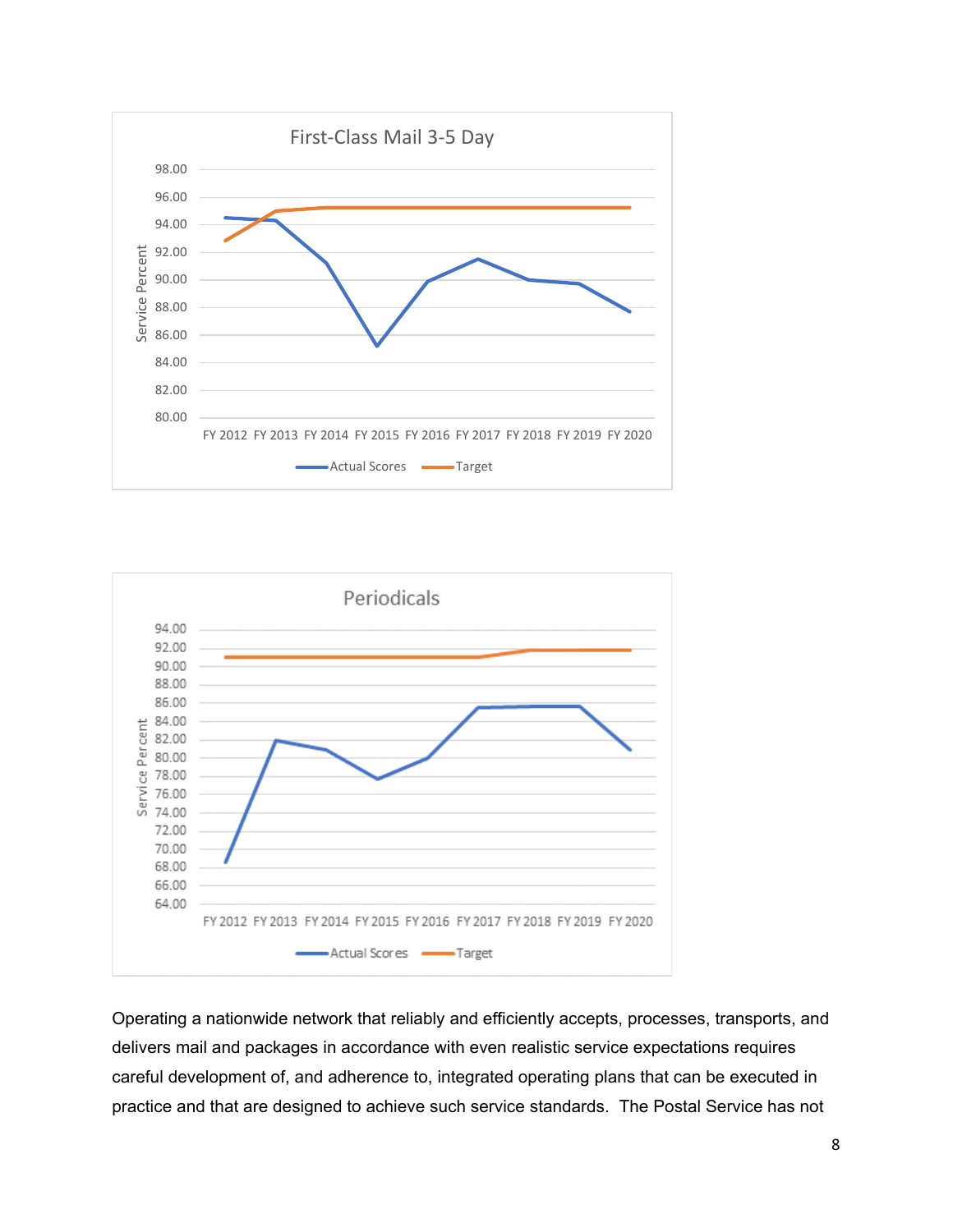sufficiently cultivated an operational environment in which this occurs on a consistent and disciplined basis.

These long-standing financial, operational, and service problems predate the COVID-19 pandemic, but have been exacerbated by it. Overall, these problems fundamentally threaten the Postal Service's ability to continue achieving our public service mission over the long-term. If our service, reliability, and costs do not improve — and improve soon — our ability to meet our USO will be threatened, and our relevancy diminished. It is impossible to expect service performance to meaningfully improve in an environment where costs are increasing, the network needs significant attention, customer expectations are growing, and we are losing \$10 billion a year.

Simply put, the Postal Service needs better operating and business strategies, and greater investment, to meet our public service mission. We must acknowledge that the Postal Service has been on a dangerous trajectory for years and needs significant fundamental change to how we operate, and not just legislation to address our discrete benefit funding challenges, or just additional pricing authority. We need those things, but also require rapid implementation of operational best practice strategies.

For too many years, Postal employees have been asked to do more with less — forced to employ antiquated systems, utilize outmoded equipment, and drive outdated vehicles. This drives up costs and slows down service for customers. We cannot afford to continue on this path.

## **OUR CHALLENGES IN 2020 FURTHER ILLUSTRATE THE NEED FOR CHANGE**

Our plan seeks to revitalize the Postal Service to ensure that the Postal Service can develop and maintain a network that provides excellent, predictable, and reliable service for our customers, which consistently meets the standards that we set. The years of financial stress, underinvestment, unachievable service standards, and lack of operational precision discussed above have resulted in a system that does not have adequate resiliency to adjust and adapt to changing circumstances. This was made evident during 2020, which presented a number of fundamental challenges for the Postal Service. I am proud of the dedication of our employees, who worked tirelessly to meet our public service mission during the most trying of circumstances. While our performance during the Election was tremendous, the service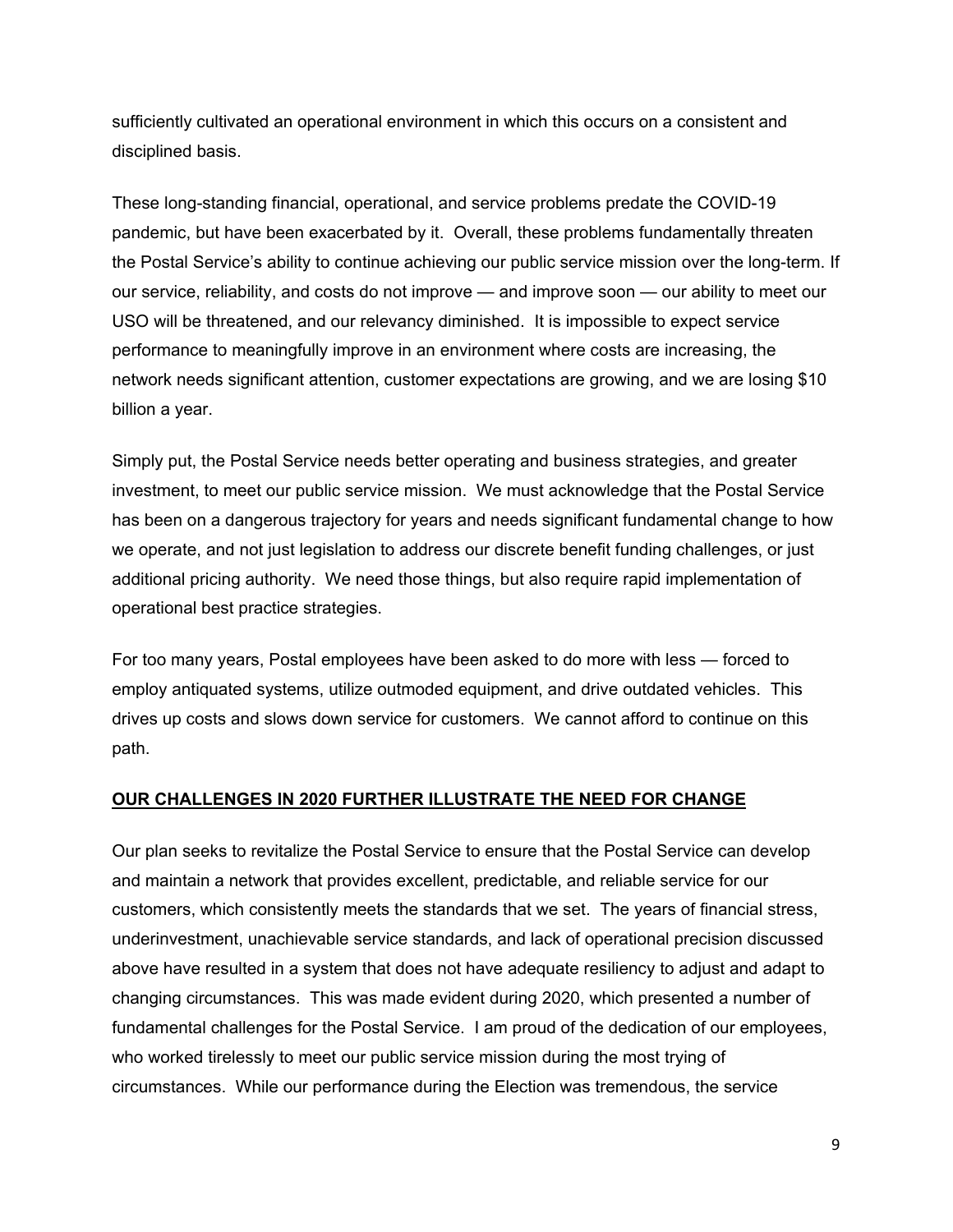performance issues that we otherwise experienced during much of the year, and particularly during peak season, demonstrate why we must make fundamental changes to provide our customers with the service they expect and deserve.

#### **COVID-19 Pandemic Impacts**

Like nearly every organization in the country, the Postal Service workforce and operations were very significantly impacted by the COVID-19 pandemic *(*55,935 positive/presumed positive employees/170 employee fatalities). These impacts exacerbated our long-standing financial, operational, and service performance problems. Even so, we continued to deliver 471 million mail pieces to the best of our ability to 160 million addresses six or seven times a week. The responsibilities of continued connection and commerce amidst a national and global pandemic demanded it, and our employees worked tirelessly to meet our public service mission to the American people as essential workers that are vital to the critical infrastructure of the nation.

The Postal Service is an organization powered by people. While focusing on protecting employee health, there is no question that the pandemic has impacted our workforce. In addition to, and in part because of, the toll on the workforce, the impacts of the pandemic have also been felt operationally and financially – exacerbating our already tenuous financial condition.

- Employee Availability: The number of employees quarantined due to their own illness or due to exposure reached 126,719 of our more than 645,000 workforce thus far. For a service operation, this has a very real impact. This was fully in evidence during our peak holiday season and profoundly impacted our service performance during that twomonth period.
- Transportation: An economy-wide logistics upheaval has directly disrupted the Postal Service's supply chain and transportation resources. The scarcity of airplane and truck capacity, and the industry competition for both of those transportation modes, impacted our ability to deliver throughout 2020 and especially during the peak holiday season.
- Hastened shift in mail/package composition: An existing trend in the decline in First-Class Mail was forced into steeper decline by the pandemic. This had both financial and operational impacts. At the same time, package volume increased due to ecommerce and social distancing. For a logistics and delivery operation dependent on the correct complement of people, plants, volume-relevant machinery and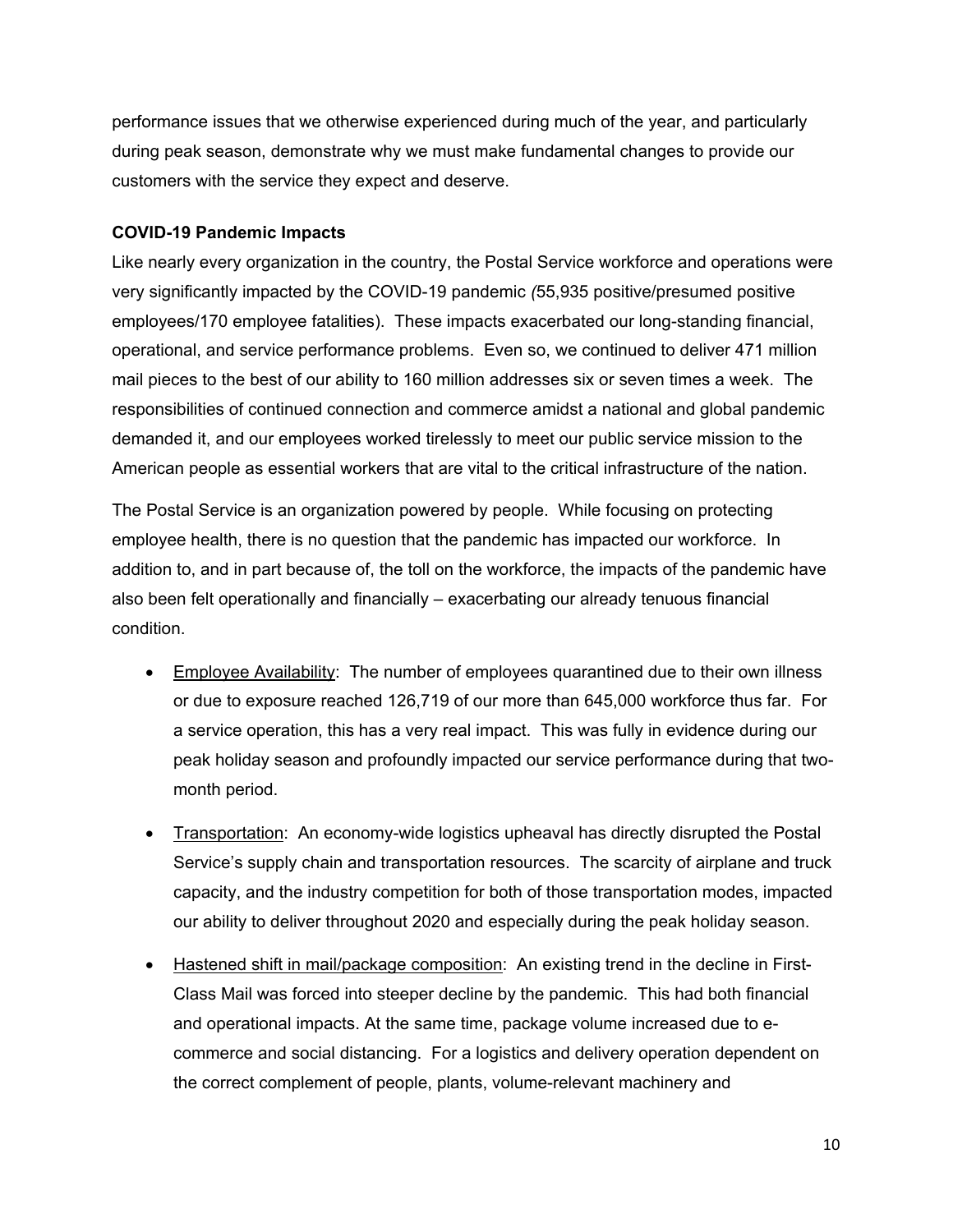transportation, this shift has further stressed an already misaligned and outdated mail network.

The strains of the COVID-19 pandemic and record volume of packages that resulted from it during our holiday season would have been difficult for the Postal Service to absorb under the best of circumstances. But it is also fair to conclude that because the long-standing challenges noted above were allowed to persist for entirely too long, the Postal Service's network was less resilient, and hence less capable of responding to the dramatic impacts of the global pandemic than would otherwise have been the case. For example, our inability to sufficiently invest in package processing machines and updated delivery vehicles exacerbated the demands of the shift in mail mix.

#### **Election Mail in 2020**

The performance of the Postal Service and our employees in connection with Election Mail was a great success story, but also illustrative of the problems we face as a result of the unreasonable expectations and unfunded mandates that are imposed upon the Postal Service. Throughout the 2020 election cycle, the Postal Service faced unprecedented challenges, though our hard-working employees went to extraordinary lengths to fulfill our public service mission. Starting in March, it became increasingly clear that our preparation for the 2020 election would require additional resources, planning and outreach. The COVID-19 pandemic, and the increased demand for and availability of mail-in voting options, caused the Postal Service to dramatically expand our overall approach.

As detailed in our 2020 Post Election Analysis [\(https://about.usps.com/newsroom/national](https://about.usps.com/newsroom/national-releases/2021/usps_postelectionanalysis_1-12-21_georgia.pdf)[releases/2021/usps\\_postelectionanalysis\\_1-12-21\\_georgia.pdf\)](https://about.usps.com/newsroom/national-releases/2021/usps_postelectionanalysis_1-12-21_georgia.pdf), the Postal Service delivered for the American public during the 2020 election cycle. We did so in every community in America, as thousands of jurisdictions turned to the U.S. Mail more than ever before to enable greater public participation in the nation's electoral process. It is the task of policymakers to decide the role that the U.S. Mail should play in our electoral system. Our task, as the Postal Service, is to ensure that we provide secure and timely delivery of the ballots that are entrusted to us for mailing, as well as to ensure that both elections officials and individual voters who choose to utilize the mail understand how to do so effectively.

A record 159 million voters cast ballots in the 2020 general election — 22 million more than in 2016 — and the turnout percentage was the highest in a U.S. election since 1900. In a year when COVID-19 made voting in-person less desirable, these dramatic increases were achieved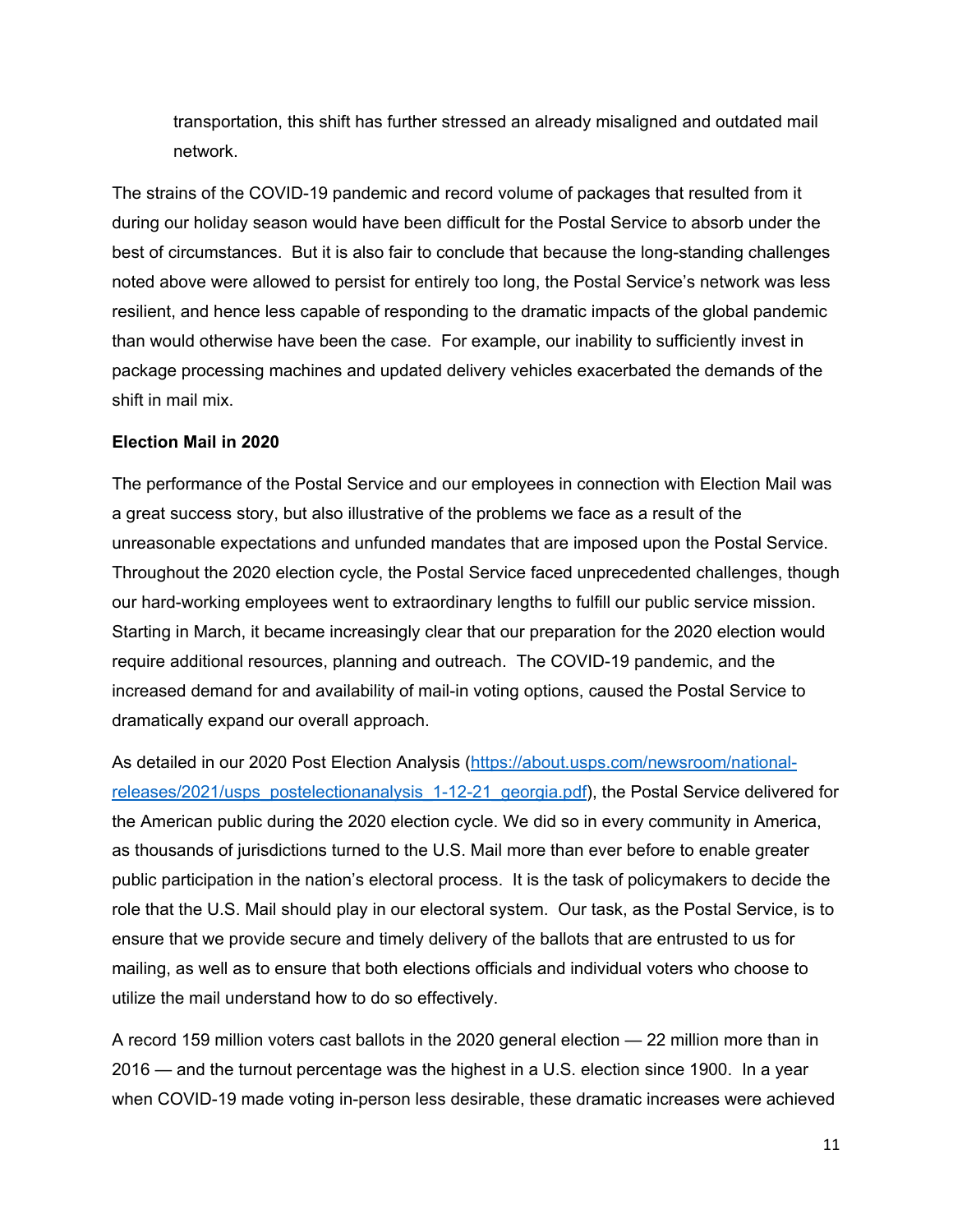in part because the public had the convenient and safe option of voting via a mailed ballot. The Postal Service delivered over 135 million ballots to or from voters in the general election, a subset of the broader 541 million election mail pieces delivered during the 2020 general election.



We are proud of our performance as a delivery organization. We delivered 99.89 percent of ballots within seven days, consistent with the guidance we provided voters throughout the election cycle and delivered 97.9 percent of ballots from voters to election officials within three days. Overall, on average, we delivered ballots to voters in 2.1 days. Most importantly, on average, we delivered ballots from voters to election officials in just 1.6 days.

The Postal Service went to extraordinary lengths to achieve these results (as detailed in our report). These extraordinary ballot mail measures were planned and in place in advance of any court review or orders.

The wide-ranging Election Mail efforts and achievements documented in our report demonstrate that the Postal Service continues to play an indispensable role in the lives of the American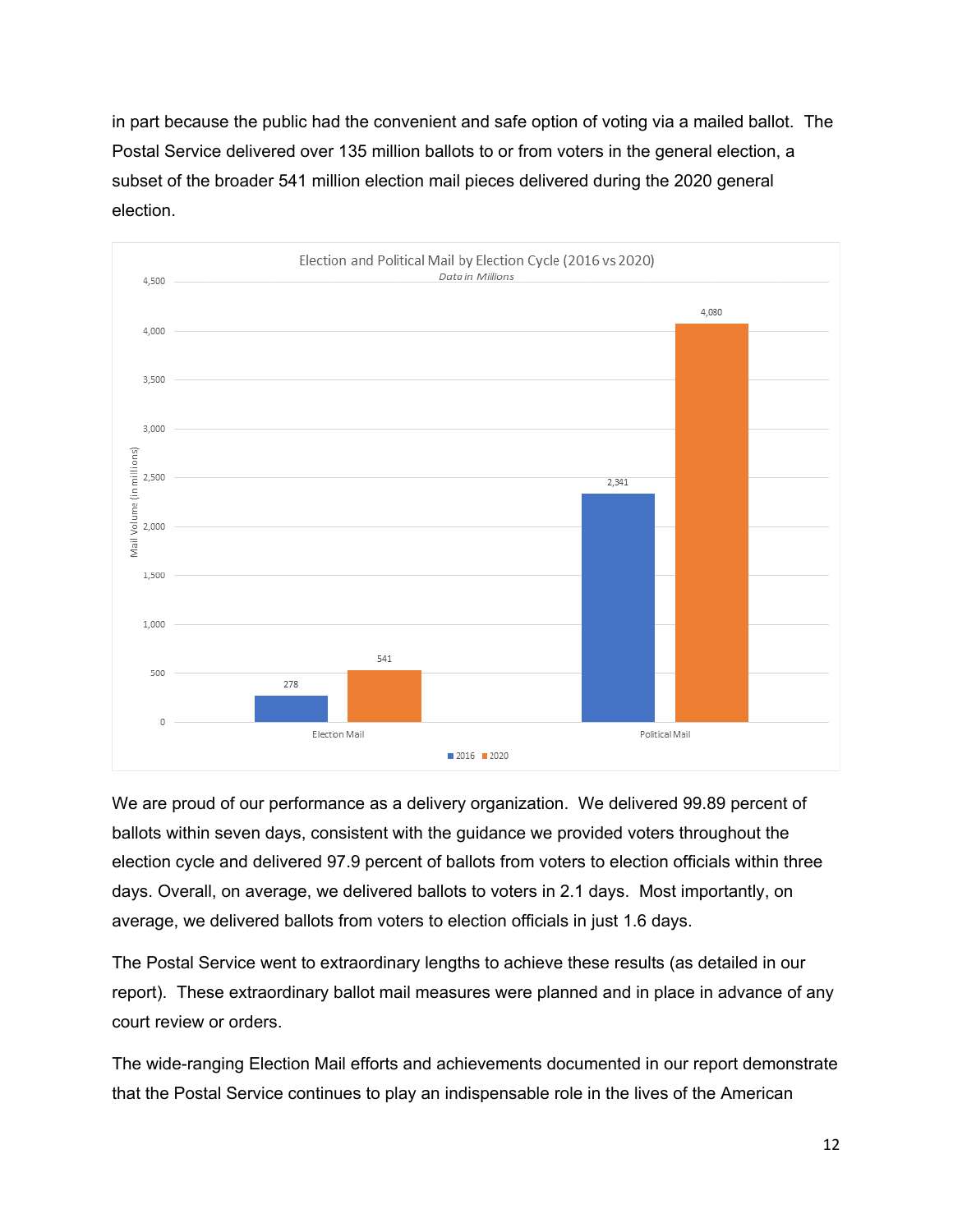public and in the life of the nation. We take great pride in the achievements of the women and men of the Postal Service in fulfilling our public service mission, meeting the public's high expectations, and in delivering the nation's Election Mail amid the significant challenges of the COVID-19 pandemic.

And yet the expectations and demands are well beyond our typical operations and impose a significant cost and burden on the organization. This is in a large part because the timelines permitted by state Election Mail laws do not take into account the Postal Service's operational realities. We adopted extraordinary measures to nevertheless ensure that the ballots reached their destination in time, recognizing the importance of Election Mail, but every departure from normal processing practices brings with it inherent risk, as well as cost. There needs to be broader alignment between electoral rules and Postal Service operations; and as discussed throughout this testimony, we must work to implement changes necessary for a sustainable Postal Service that provides operational precision and reliable and consistent service.

## **2020 Peak Season Challenges**

Throughout the peak season, the Postal Service faced multiple challenges, including significant employee shortages as a result of the COVID-19 pandemic, multiple winter storms in the Northeast, capacity issues with airlifts and trucking, and a historic high level of mail and package volumes.

Compounding matters, we did not refuse volumes, consistent with our universal service mission. By contrast, many of our competitors did so during peak season as their own networks reached capacity. We received their overflow volume in many instances.

Altogether, the Postal Service still managed to deliver more than 1.1 billion packages, with a more than 40 percent increase in full network packages this holiday season. I am proud of our employees who made this happen and thank them for their efforts amidst historically challenging circumstances.

At the same time, we must acknowledge that during this peak season, we fell far short of meeting our service targets. Too many Americans were left waiting weeks for important deliveries of mail and packages.

This is unacceptable, and I apologize to those customers who felt the impact of our delays. All of us at the Postal Service, from our Board, to our leadership team, to our union and association leadership, to every employee strive to do better in our service to the American people.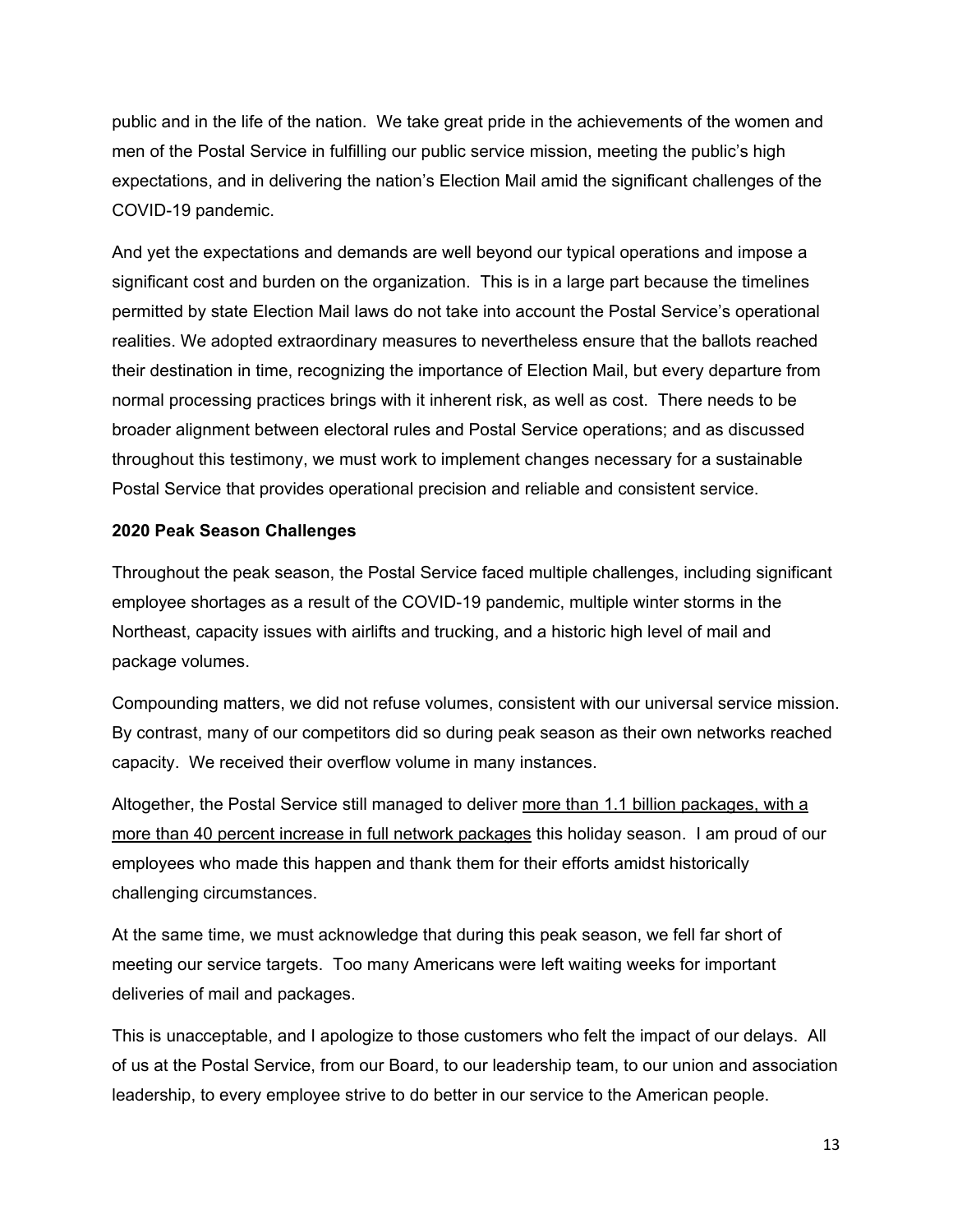During the peak season, Postal Service management took a number of steps to try and address our issues head-on.

- We hired over 50,000 seasonal workers and then increased full-time career staffing by more than 10,000 positions in total — in key facilities across the country.
- We continued to utilize employee overtime as necessary to stabilize operations; and ran a significant number of extra transportation trips throughout the country.
- We extended lease agreements on annexes to provide additional package processing and dispatch capacity beyond the holiday peak season — and bought as much air capacity as we had access to.

All in all, we threw everything we had at the situation — no cost cutting — no efficiency initiatives — no relaxation of any effort anywhere. We "muscled through" as the Postal Service always does. And yet we missed our service standards by far and disappointed the nation. Fortunately, we have now returned to pre-peak operating conditions. Service levels have substantially improved and remain a focus, but as noted above the only way to truly create a reliable, predictable, and resilient network is through the enactment of fundamental reforms, rather than perpetuating the unsustainable status quo.

# **TEN-YEAR STRATEGIC PLAN TO RESTORE FINANCIAL SUSTAINABILITY AND SERVICE EXCELLENCE**

To confront these urgent issues our team has been working on a 10-year strategy that will reinforce the Postal Service's obvious strengths and address our obvious weaknesses, including all aspects of our management strategy, employee engagement, service products and features, plant processing, transportation, and unachievable service standards. It offers solutions to the challenges touched upon earlier in this testimony:

# • **Changing customer demands**

Dramatic change in customer demands has put downward pressure on First-Class Mail volume, which currently provides the greatest contribution toward covering our fixed costs. Since 2007, pieces per delivery destination per day dropped by 45 percent, and overall mail volume has decreased by 42 percent, substantially eroding our cost coverage and nullifying the financial model enacted in the Postal Accountability and Enhancement Act (PAEA) of 2006.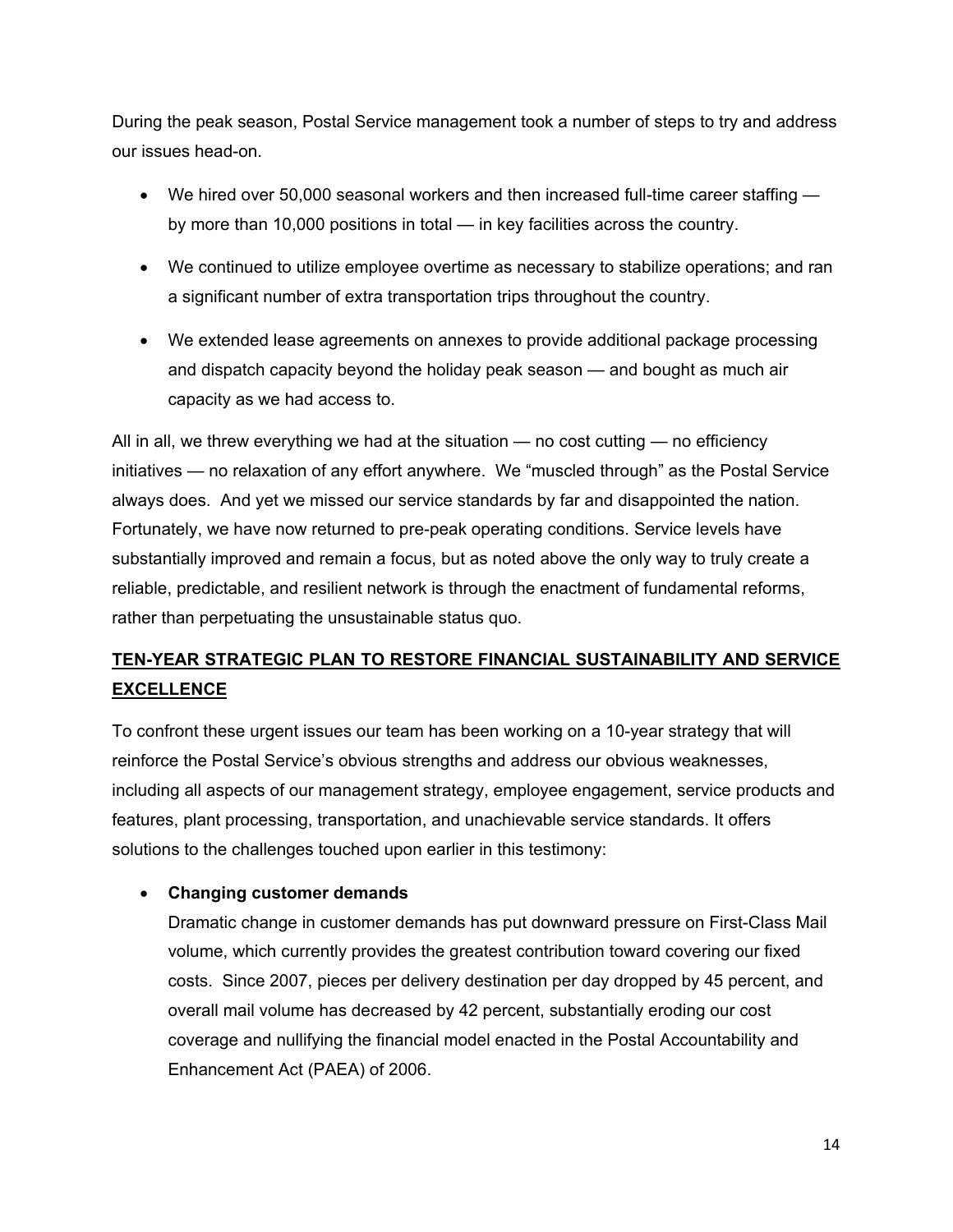#### • **Current price regulation scheme**

We have not had the flexibility to use prudent pricing strategies to address our challenges. Pricing restrictions have resulted in prices that are insufficient to provide adequate revenue to pay for our fixed Universal Service Obligation costs and other legally mandated costs. The recent rule changes by the PRC mitigate the problem, but do not come close to solving the entire shortfall, nor do they compensate for years of inadequate pricing flowing from the delayed regulatory response.

## • **Resistance to operational change**

Deep rooted internal and external resistance to change has resulted in a vagueness of mission and ongoing systemic inefficiencies that have weakened our ability to adapt and innovate and ultimately degrades service.

#### • **Pension and healthcare costs**

The Postal Service is required to participate in federal pension, health benefits, and worker's compensation programs, which often do not reflect private sector best practices. In addition, Congress has imposed extremely large funding obligations on the Postal Service, which means we are subject to much more onerous funding burdens than other comparable private or public entities.

## • **Processing capabilities that are not aligned to the changing customer demands**

The entire processing and distribution network was built off the backbone of an organization that primarily delivered mail. With that, we have a lack of space and equipment necessary for package processing given its explosive growth and underutilized mail processing facilities and equipment. Much more must be done to adapt our network to reflect the changing demand and ensure that we have the ability to deliver package volume in an efficient, effective, and timely manner.

## • **Inconsistent transportation network**

The transportation network is not optimized for providing reliable and efficient service. A significant portion of volume must travel by air given existing service standards; the reliability of air transportation is subject to a number of factors outside of the Postal Service's control. Surface transportation is more reliable and cost-effective, but the efficiency of that network can be enhanced using best-in-class operating practices. In a capacity-stressed transportation industry with increasing demand, the need to improve transportation reliability, predictability, and visibility becomes even more important.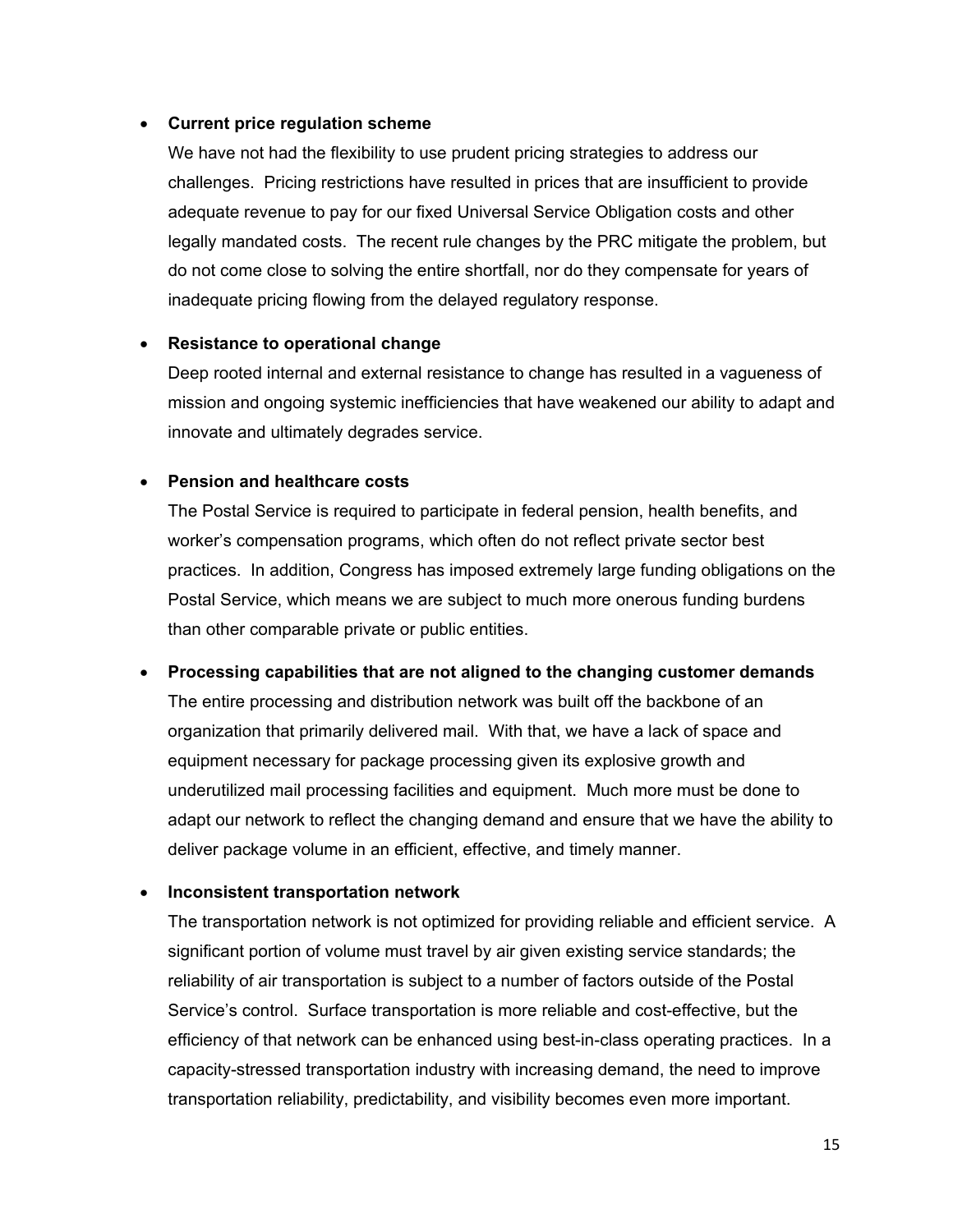## • **No clear operational strategy**

The Postal Service has not had a focused operational strategy, resulting in the lack of clear and measurable objectives, inconsistent flow of communications, and an unclear organizational structure.

## • **Inadequate growth plan**

Historically, the path towards a self-sustaining organization has been primarily through cost cutting measures, and while the Postal Service has grown revenues from packages it has not engaged a sufficient strategy to enhance the Postal Service's competitiveness and improve our ability to be financially self-sufficient. While measures to rationalize costs are necessary, the path towards a sustainable Postal Service also needs to include more robust growth strategies through the implementation of innovative mail and parcel delivery and digital solutions.

# **Transformational Goals and Impactful Initiatives**

Through our Get it Right (GIR) portfolio of strategic initiatives, we have identified core strategies necessary for the Postal Service to deliver the services the American public values while also being a financially sustainable. The phrase "Get it Right" reflects a mindset that shapes the postal decision-making: prepare relentlessly for and strategically execute on today's opportunities and those ahead.

Our GIR portfolio of strategic initiatives are designed to achieve the following goals:

- **Goal 1: Delivery.** Become the preferred delivery service provider for the American public.
- **Goal 2: Retail.** Transform Postal Service Post Offices™.
- **Goal 3: Commerce.** Implement innovative parcel delivery solutions.
- **Goal 4: Network.** Increase operating efficiency of the mail-and-package processing network.
- **Goal 5: Employee Engagement.** Equip, connect, engage, and empower employees.
- **Goal 6: Fiscal Stewardship.** Create a financially sustainable Postal Service.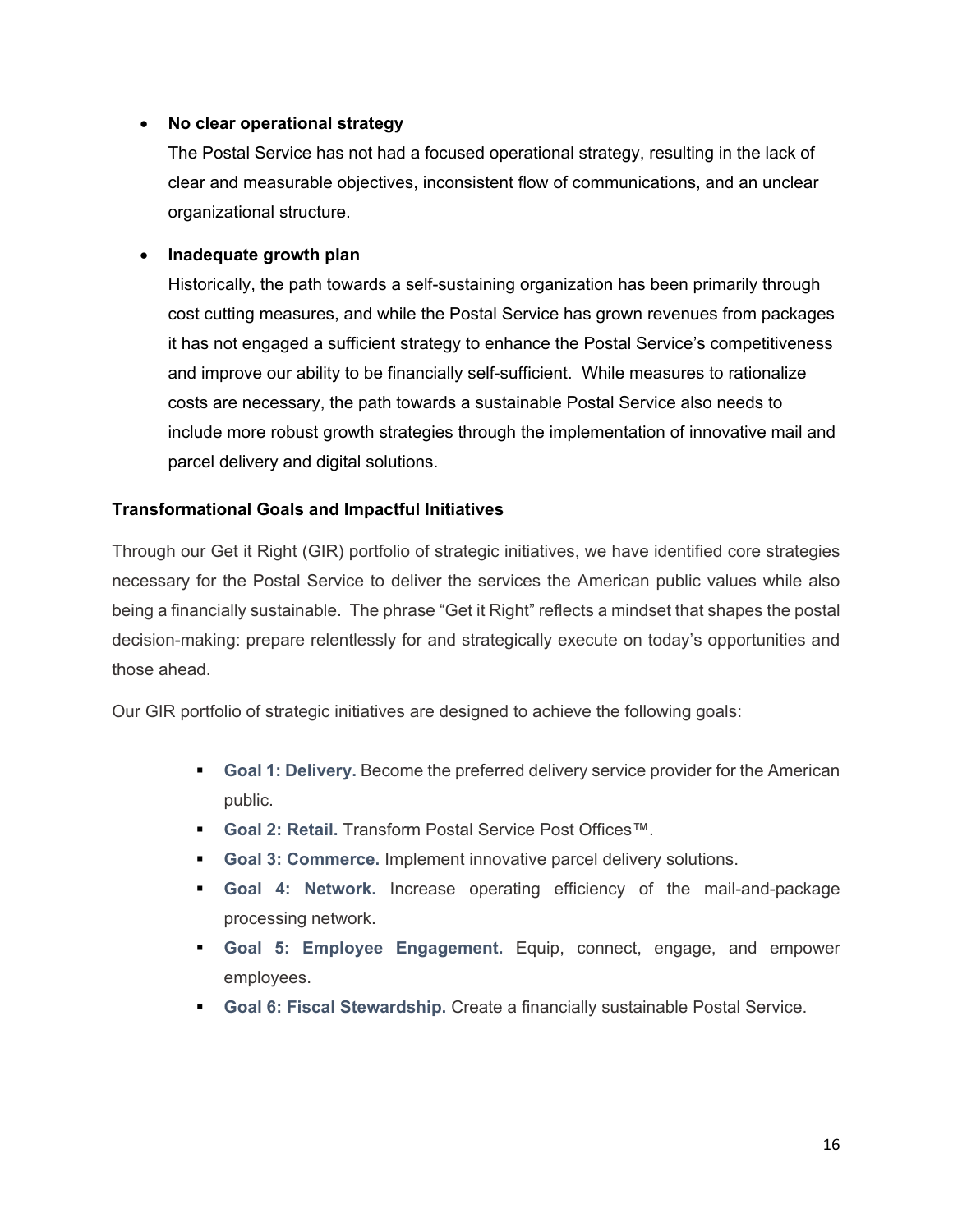# A BALANCED APPROACH TO **REVITALIZING THE POSTAL SERVICE**



# 1 Self-Help

Boldly transform our network, delivery, and retail operations while building new capabilities that will position the Postal Service to meet the rapidly changing needs of our household and business customers for e-commerce and digital solutions.

# **2** Regulatory Flexibility

Obtain the necessary regulatory approval, advice, and flexibility so that we can respond to market forces.

#### **3** Legislative Changes

Pursue legislative changes necessary to achieve financial sustainability.

18

The plan goals demonstrate our commitment to:

#### • **People**

We are committed to developing and engaging employees to create an exceptional and desired workplace. We are committed to stabilizing and strengthening our workforce especially for our associates who are not yet in a career position. We want every postal employee to have the tools, training, and supportive environment necessary to enjoy a long-term career with us. We want them to feel empowered.

#### • **Service**

We are committed to improving operational performance to enable service excellence. We are committed to six day a week delivery service to every address in the nation, not just because it is the law – but because it is the right thing to do and a key ingredient to our future success.

#### • **Infrastructure**

We are committed to fully utilizing our unparalleled infrastructure to provide efficient, frictionless, and secure logistics solutions. We are committed to investing in our infrastructure, including vehicles, technology, and package sortation equipment.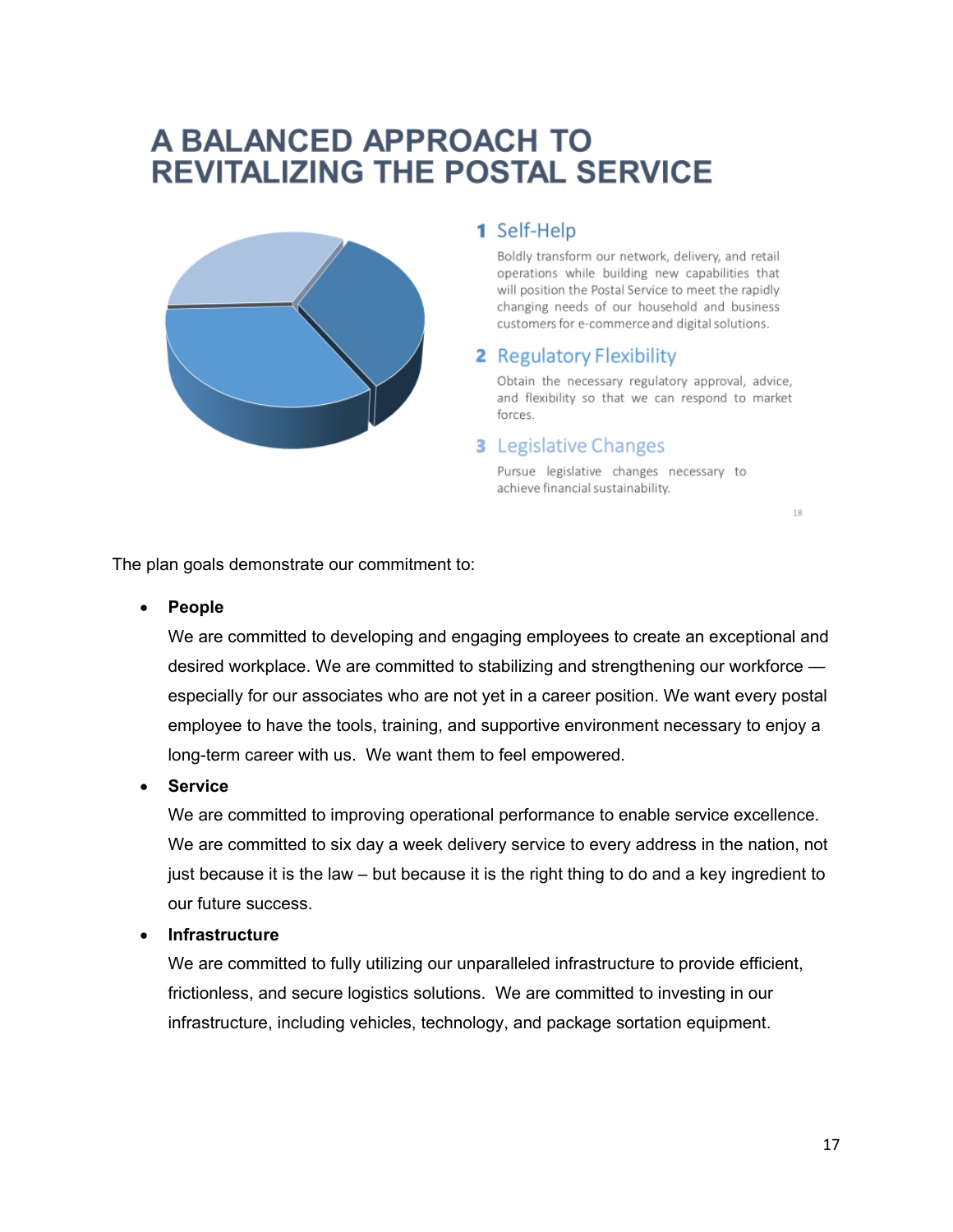## • **Innovation**

We are committed to creating new product and service offerings to meet the needs of the American public and today's changing marketplace.

# • **Sustainability**

We are committed to championing sustainable and environmentally focused solutions.

# • **Diversity**

We are committed to infusing diversity, inclusion and acceptance throughout our culture.

In the weeks ahead, I look forward to sharing more information about this strategy with this committee, other public policymakers, our unions and management associations, our employees, our stakeholders, and with the American people.

# **Legislative Elements**

While the vast majority of initiatives outlined thus far are ones we ourselves may execute, there are components to our plan relating to our workforce that require legislative action – many of which have advanced through Congress in the past but fell short of enactment. They have an exceptionally large financial impact on our balance sheet.

The single largest component for us to achieve financial sustainability relates to our retiree benefits expense. In particular, retiree health insurance is one of the most prized benefits offered by the Postal Service to our employees. Any legislative reforms we advocate for will be focused on ensuring these benefits remain available, but also affordable. I am pleased to note that we are aligned with our employee unions in support of these proposals, which in the past have also won the support of the mailing industry. Collectively, these proposals have a financial benefit to the Postal Service of over \$57 billion over the 10 years of our strategic plan, all while sustaining benefits, lowering costs, and improving coverage of health and retirement benefits so vital to our workforce.

While the Postal Service will continue to request appropriations to reimburse us pursuant to 39 U.S.C. § 2401, the following two legislative proposals, and one administrative action, comprise our key requests of the 117<sup>th</sup> Congress and will have benefits for decades to come.

# • **Medicare Integration**:

Medicare Integration continues to be the top priority legislative proposal we are advancing to improve cost and coverage. The Postal Service participates in the Federal Employees Health Benefits Program (FEHBP), which does not require that retirees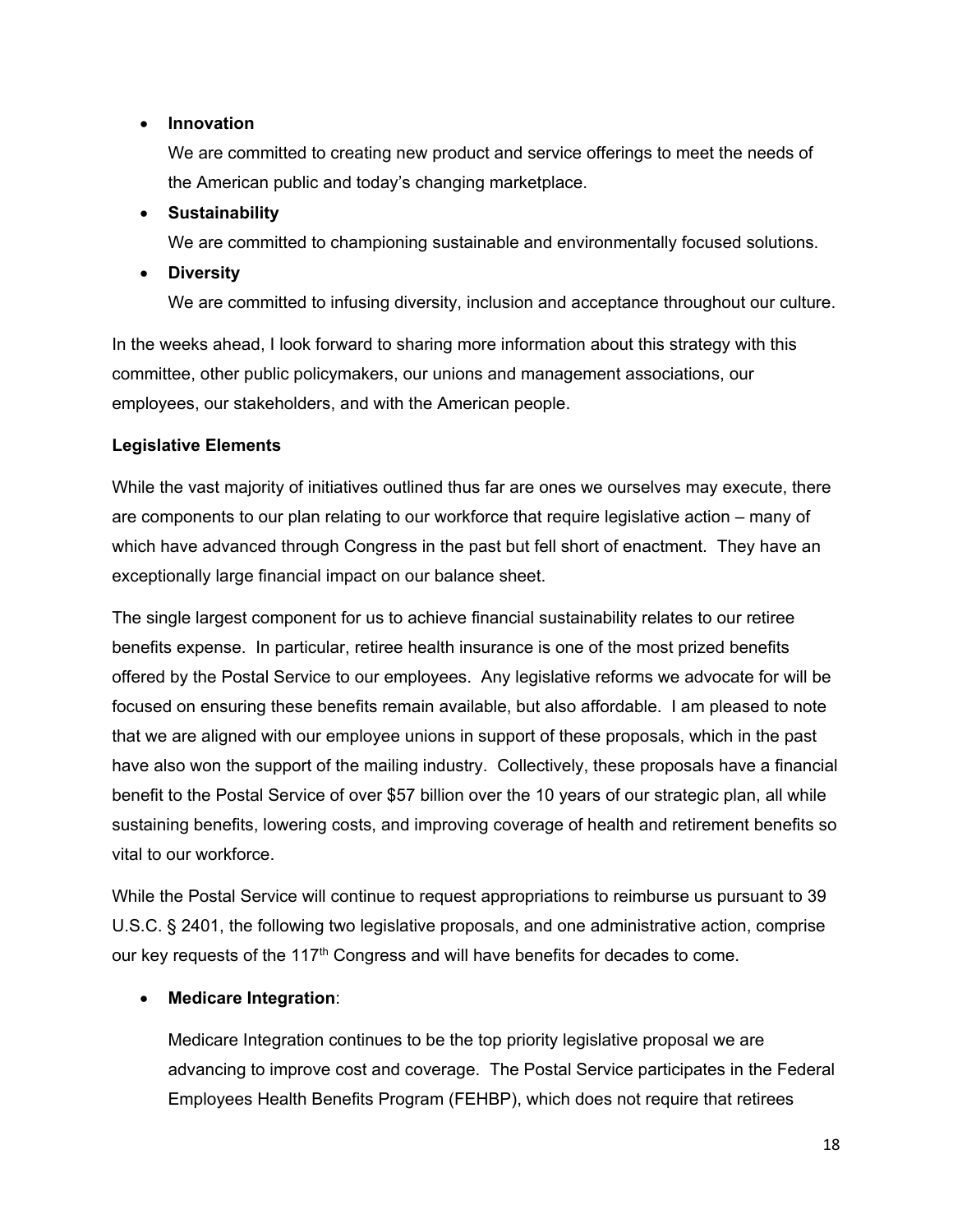enroll in Medicare when they become eligible. For those state and local government entities and private sector employers who still provide retiree health benefits (and most do not), virtually all fully integrate their programs with Medicare. The lack of such integration for the Postal Service has a direct and substantial impact on our financial viability both in the near term and long term. Integration would favorably impact health insurance costs not only for the Postal Service, but also for the current workforce and our retirees. The proposal would also require the retiree health benefits liability be calculated only for those employees and retirees eligible to receive immediate benefits (vested liability). In previous Congresses, versions of Medicare Integration legislation have advanced in the Senate and House but fallen short of enactment. This action would reduce our cumulative expenses by \$36.3 billion over 10 years based on fiscal year **2021** enactment and **2022** implementation.

#### • **Repeal of the Retiree Health Benefit (RHB) Prefunding mandate**:

The RHB pre-funding mandate that applies to the Postal Service is not imposed on any private sector or state or local government entities that still provide retiree health benefits. Indeed, except in rare instances, the rest of the federal government does not prefund this benefit at all. It is important to note that repeal of the mandate, when coupled with Medicare Integration, does not equate to our retiree health benefits program being underfunded or placed in any financial jeopardy. Repealing the prefunding mandate in addition to the Medicare integration proposal noted above will relieve a very substantial amount of expenses of approximately \$8 billion over ten years. I want to clarify that prefunding repeal is an important legislative complement to Medicare Integration, but it is not as financially meaningful as a standalone bill. They need to travel together. This proposal has bipartisan support and passed the House in the 116<sup>th</sup> Congress with over 300 House cosponsors.

# • **CSRS Benefit Reallocation Resolving Longstanding Unfairness of the Methodology Used for Apportioning Liability:**

We plan to urge the Biden Administration to take administrative action to correct the methodology used by the Office of Personnel Management (OPM) to allocate postal employees' Civil Service Retirement System (CSRS) liability allocations. This fix addresses a longstanding responsibility to more fairly reallocate CSRS benefits liability between Treasury and the Postal Service for employees who worked for both the